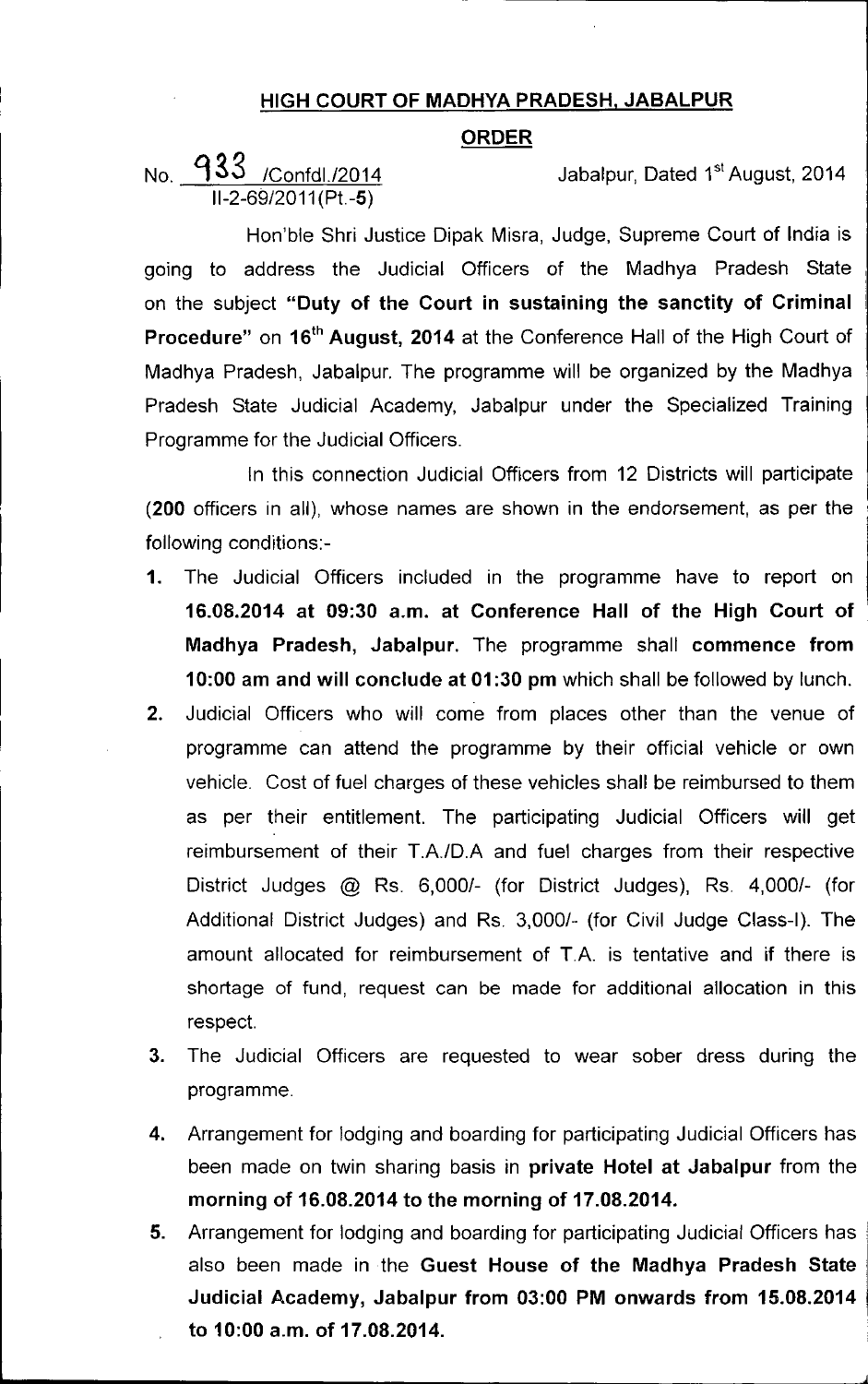- 6. During the programme, tea, breakfast and working lunch shall be provided to the participating Judicial Officers. Those Judicial Officers who will stay at night shall be provided with dinner in the Academy.
- 7. Participating Judicial Officers coming *via* train are requested to report on their arrival at the Reception Counters set up near Main Exit Gate of Platform NO.1 & 4 of Main Railway Station Jabalpur.
- 8. Arrangement for conveyance from Railway Station to the Hotel/Academy shall be made by the MPSJA, Jabalpur. It may not be possible for the Academy to make arrangement for carriage of participant's luggage to the parked vehicle.
- 9. Participating Judicial Officers who are arriving a day prior to the commencement of the programme, or at hours other than those mentioned above, or by a different mode of conveyance, may inform the Academy to Shri Gyan Prakash Tekam, A.G. III on Telephone No. 0761-2628679 or to Shri Pramod Kushwaha, Care Taker on Mobile No. 09713717147 or to Shri Pramod Kumar Chaturvedi, A.G. II on Mobile No. 08878747939, at least a day in advance, so that proper arrangement for reception may be made.

BY ORDER OF HON'BLE THE CHIEF JUSTICE

 $\subset_{\mathcal{C}}$  $4\frac{1}{10^{1.7}}$ 

,

(VEO PRAKASH) .REGISTRAR GENERAL

Dated 1<sup>st</sup> August, 2014

.<br>...

Endt. No. 934 /Confdl./2014 11-2-69/2011(Pt.-5)

Copy forwarded to:-

- 1. The Principal Secretary, Government of M.P., Law & Legislative Affairs Department, Vindhyachal Bhawan, Bhopal for information.
- 2.
- 1. Shri Bharat P. Maheshwari, District & Sessions Judge, Jhabua,
- 2. Shri Ramakant Dube, District & Sessions Judge, Rajgarh,
- 3. Shri Kamal Singh Thakur, District & Sessions Judge, Gwalior,
- 4. Ku. Shushma Khosla, District & Sessions Judge, Bhopal,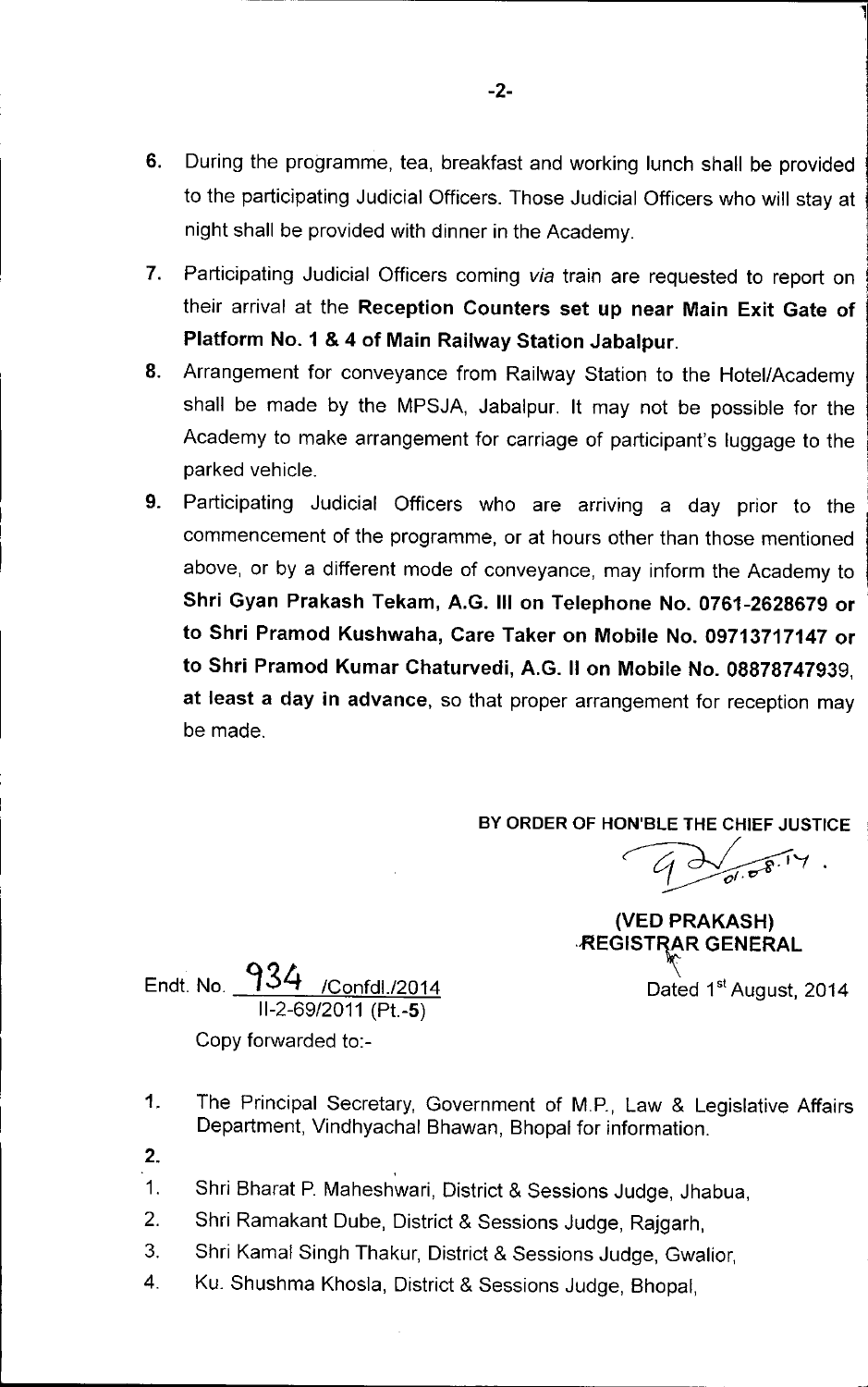- 5. Shri Rajendra Kumar Mahajan (Jr.), District & Sessions Judge, Mandsaur,
- 6. Shri Raj Kumar Pandey, District & Sessions Judge, Ashoknagar,
- 7. Shri Narendra Kumar Shukla, District & Sessions Judge, Hoshangabad,
- 8. Shri Adarsh Kumar Jain, District & Sessions Judge, Chhatarpur,
- 9. Shri Jagdish Prasad Gupta, District & Sessions Judge, Ujjain,
- 10. Shri Anurag Kumar Shrivastava, District & Sessions Judge, Balaghat,
- 11. Shri Hausla Prasad Singh, District & Sessions Judge, Sagar,
- 12. Shri Abhinandan Kumar Jain, District & Sessions Judge, Khandwa,
- 13. Smt. Kshipra Sharma, District & Sessions Judge, Neemuch,
- 14. Shri Ram Niwas Patel, District & Sessions Judge, Seoni,
- 15. Shri Ranjeet Singh Thakur, District & Sessions Judge, Vidisha,
- 16. Shri Yogesh Kumar Songariya, District & Sessions Judge, Harda,
- 17. Smt. Narinder Vir Kaur Kandra, District & Sessions Judge, Indore,
- 18. Shri Rajeev Kumar Dubey, Principal Registrar (Vigilance), High Court of M.P., Jabalpur,
- 19. Smt. Anjuli Palo, District & Sessions Judge, Shivpuri,
- 20. Shri Virendra Singh, Principal Registrar (Judicial), High Court of M.P., Jabalpur,
- 21. Shri Sunil Kumar Awasthi, District Judge (Inspection), High Court of M.P., Jabalpur Zone, Jabalpur,
- 22. Shri Akhil Kumar Shrivastava, Principal Registrar (I.L.R. & Examination), High Court of M.P., Jabalpur.
- 23. Shri Manohar Mamtani, District & Sessions Judge, Dewas,
- 24. Shri Awadesh Kumar Pandey, District & Sessions Judge, Jabalpur,
- 25. Shri Krishna Kumar Tripathi, District & Sessions Judge, Panna,
- 26. Shri Pradyumna Singh, District & Sessions Judge, Tikamgarh,
- 27. Shri Arun SinghTomar, District & Sessions Judge, Umaria,
- 28. Shri Vimal Kumar Jain Singhai, District & Sessions Judge, Chhindwara,
- 29. Shri Hari Shankar Vaishya, District & Sessions Judge, Shahdol,
- 30. Shri Prahlad Singh Patidar, District & Sessions Judge, Shajapur,
- 31. Shri Anand Mohan Khare, District & Sessions Judge, Burhanpur,
- 32. Shri Braj Kishore Shrivastava, District & Sessions Judge, Damoh,
- 33. Shri Rajendra Kumar Shrivastava (Jr.), District & Sessions Judge, Rewa,
- 34. Shri Arvind Mohan Saxena, District & Sessions Judge, Sehore,
- 35. Shri Vinod Kumar Dubey (Sr.), District & Sessions Judge, Betul,
- 36. Shri Jagatpati Rao, District & Sessions Judge, Mandla,
- 37. Shri Pradeep Kumar Varma, District & Sessions Judge, Anuppur,
- 38. Shri Shrawan Kumar Raghuvanshi, District & Sessions Judge, Mandleshwar,
- 39. Shri Rajendra Kumar Singh Gautam, District & Sessions Judge, Narsinghpur,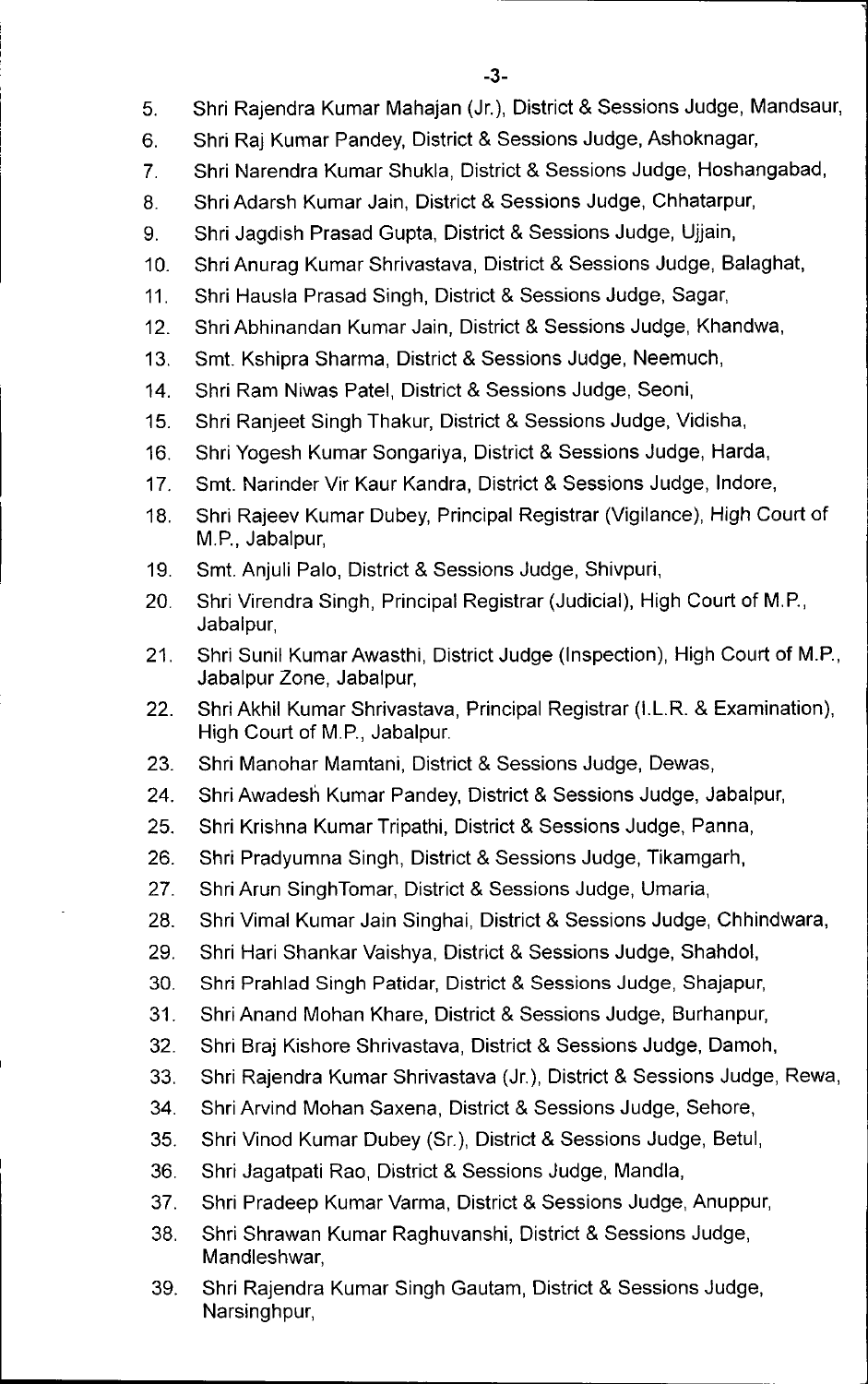- 40. Shri Om Prakash Sharma (Jr.), District & Sessions Judge, Ratlam,
- 41. Shri Anil Kumar Shrivastava, District & Sessions Judge, Satna,
- 42. Shri Ashok Kumar Tiwari (Jr.), District & Sessions Judge, Dhar,
- 43. Shri Vishnu Pratap Singh Chouhan, District & Sessions Judge, Sidhi,
- 44. Shri Narendra Kumar Satsangi, District & Sessions Judge, Sheopur,
- 45. Shri Jyotendra Kumar Vaidya, District & Sessions Judge, Morena,
- 46. Shri Balkrishna Jatav, District & Sessions Judge, Raisen,
- 47. Shri Hariniwas Bajpai, District & Sessions Judge, Datia,
- 48. Shri Mohammad Shamim, District & Sessions Judge, Guna,
- 49. Shri Surendra Singh Raghuvanshi, District & Sessions Judge, Singrauli,
- 50. Shri Rajiv Krishna Joshi, District & Sessions Judge, Katni,
- 51. Shri Rajeev Kumar Shrivastava (Sr.), presently posted as Registrar (Administration), National Judicial Academy, Bhopal, **under orders of transfer to Barwani as District & Sessions Judge, Barwani,**
- 52. Smt. Paro Raizada, District & Sessions Judge, Alirajpur,
- 53. Ku. Karuna S. Trivedi, District & Sessions Judge, Dindori,
- 54. Shri Shyam Sunder Garg, District & Sessions Judge, Bhind,
- 55. Shri Vrindawan Lal Jha, Registrar (Examination & Labour), High Court of M.P. , Jabalpur,
- 56. Shri Shambhoo Singh Raghuvanshi, Registrar (District Establishment), High Court of M.P., Jabalpur,
- 57. Shri Bharat Bhushan Shrivastava, Special Judge, SC/ST (PA) Act, Sagar,
- 58. Shri Bhupendra Kumar Nigam, Registrar (VL), High Court of M.P., Jabalpur,
- 59. Shri Vimal Prakash, President, District Consumer Forum, Jabalpur, Block-15 K, Scheme NO.-18, Civic Centre, Marhatal, Jabalpur,
- 60. Shri Tarkeshwar Singh, Special Judge, SC/ST (PA) Act, Damoh,
- 61. Shri Bhau Rao Patil, Special Judge, SC/ST (PA) Act, Jabalpur,
- 62. Shri Rajeev Kumar Shrivastava (Jr), Special Judge, SC/ST (PA) Act, Chhindwara,
- 63. Shri Prakash Chandra Gupta (Sr), Special Judge, SC/ST (PA) Act, Mandla,
- 64. Shri Chandresh Kumar Khare, Special Judge, SC/ST (PA) Act, Narsinghpur,
- 65. Shri Keshav Singh Tomar, Special Judge, SC/ST (PA) Act, Seoni,
- 66. Shri Akhilesh Chandra Shukla, Special Judge, SC/ST (PA) Act, Satna,
- 67. Shri Virendra Kumar Pandey, II ADJ, Mandla,
- 68. Dr. Subhash Kumar Jain, ADJ, Hatta, Distt. Damoh,
- 69. Shri Mohammad Syedul Abrar Ansari, ADJ, Amarpatan, Distt. Satna,
- 70. Shri Prem Narayan Singh, VI ADJ, Satna,
- 71. Shri Gopal Shrivastava, II ADJ, Satna,
- 72. Shri Virendra Pratap Singh, X ADJ, Jabalpur,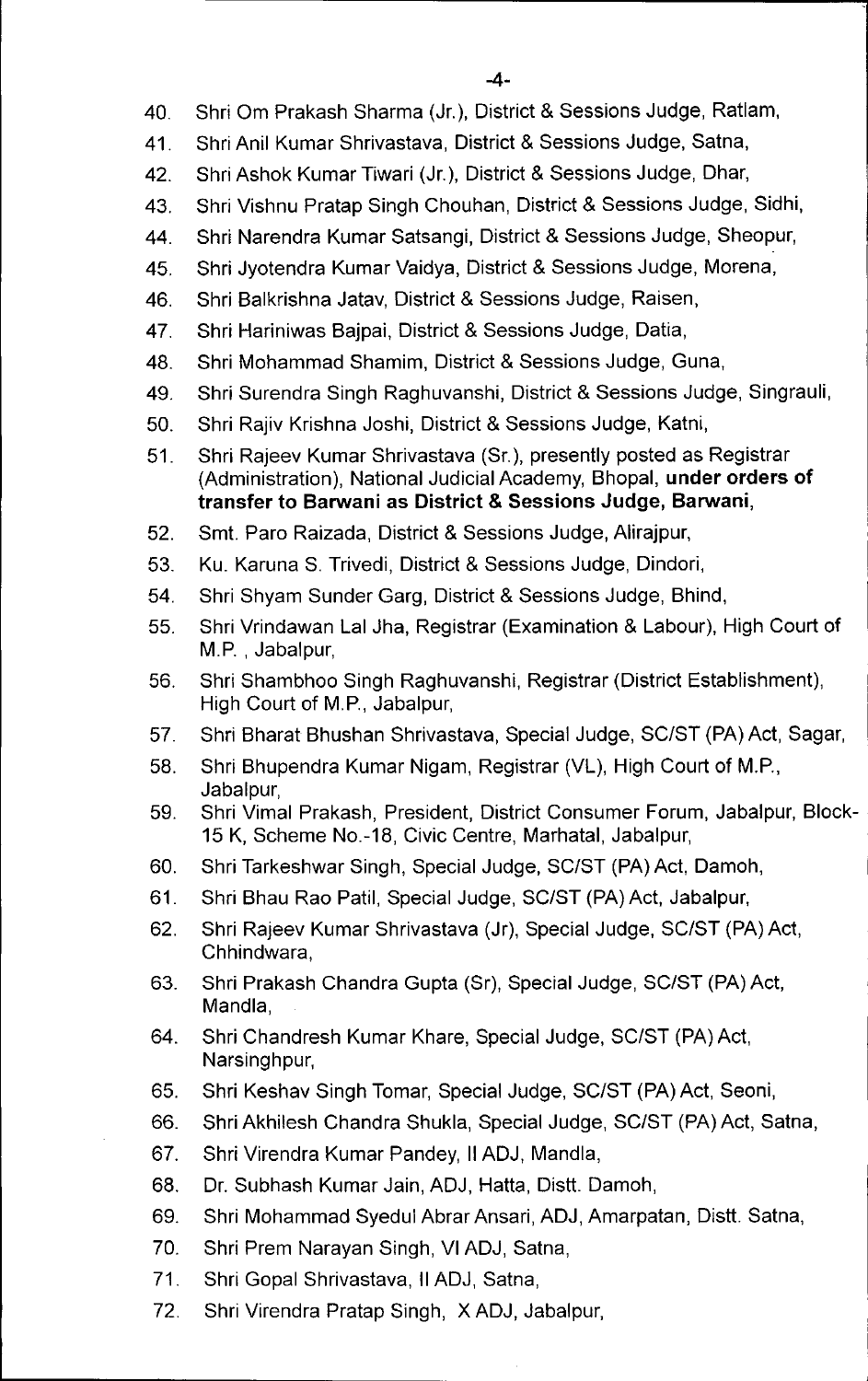- 73. Shri Yogesh Kumar Gupta, II ADJ, Sagar,
- 74. Shri Yogesh Chandra Gupt, I ADJ, Jabalpur,
- 75. Shri Naveen Kumar Saxena, Registrar (Judicial-II), High Court of M.P., Jabalpur,
- 76. Shri Ajay Prakash Mishr, II ADJ, Jabalpur,
- 77. Shri Umesh Kumar Gupta, II ADJ, Gadarwara, Distt. Narsimhapur,
- 78. Shri Pankaj Gaur, Registrar (Judicial-I), High Court of M.P., Jabalpur,
- 79. Shri Mahesh Chandra Soni, A.S.J., Special Court NO.9, under Electricity Act, 2003, Jabalpur,
- 80. Shri Mahesh Kumar Sharma, VI ADJ, Jabalpur,
- 81. Shri Shiv Charan Pandey, I ADJ, Lakhnadon, Distt.Seoni,
- 82. Shri Upendra Kumar Sonkar, II ADJ, Shahdol,
- 83. Shri Joseph Micheal Rao, AJ to I ADJ, Chhindwara,
- 84. Shri Jashrath Raj Bachchan, III ADJ, Katni,
- 85. Shri Praneh Kumar Pran, ADJ, Sihora, Distt. Jabalpur,
- 86. Shri Devendra Deo Dwivedi, A.S.J., Special Court No. 10, under Electricity Act, 2003, Sagar,
- 87. Smt. Mamta Jain, XII ADJ, Jabalpur,
- 88. Shri Deepesh Kumar Tiwari, II ADJ, Chhindwara,
- 89. Shri Anand Kumar Tiwari, Registrar cum Secretary, High Court Legal Services Committee, Jabalpur,
- 90. Shri Sushant Huddar, Registrar (Administration), High Court of M.P., Jabalpur,
- 91. Shri Umesh Pandav, IV ADJ, Satna,
- 92. Shri Anil Kumar Agrawal, II ADJ, Khurai, Distt. Sagar,
- 93. Ku. Kalpana Upadhyaya, II ADJ, Narsimhapur,
- 94. Shri Suresh Kumar Aarse, VII ADJ, Jabalpur,
- 95. Shri Kashif Nadeem (Khan), III ADJ, Jabalpur,
- 96. Shri Anil Kumar Sohane, IV ADJ, Sagar,
- 97. Shri Ram Prakash Mishra, ADJ, Bina, Distt. Sagar,
- 98. Shri Umesh Chandra Mishr, III ADJ, Satna,
- 99. Shri Sunil Kumar Jain (Sr.), IX ADJ, Jabalpur,
- 100. Shri Sanjay Krishna Joshi, II ADJ, Seoni,
- 101. Shri Awadhesh Kumar Singh, XIX ADJ, Jabalpu
- 102. Shri Sanjeev Kumar Pandey, II ADJ, Damoh,
- 103. Shri Vachaspati Misr, ADJ, Nagaod, Distt. Satna
- 104. Shri Mohd. Shakil Khan, VI ADJ, Sagar,
- 105. Shri Madhusudan Mishra, IV ADJ, Jabalpu
- 106. Shri Satish Chandra Rai, XV ADJ, Jabalpu
- 107. Shri Shivkant Pandey, VII ADJ, Satna,

la de la componentation de la partie de la partie de la partie de la partie de la partie de la partie de la pa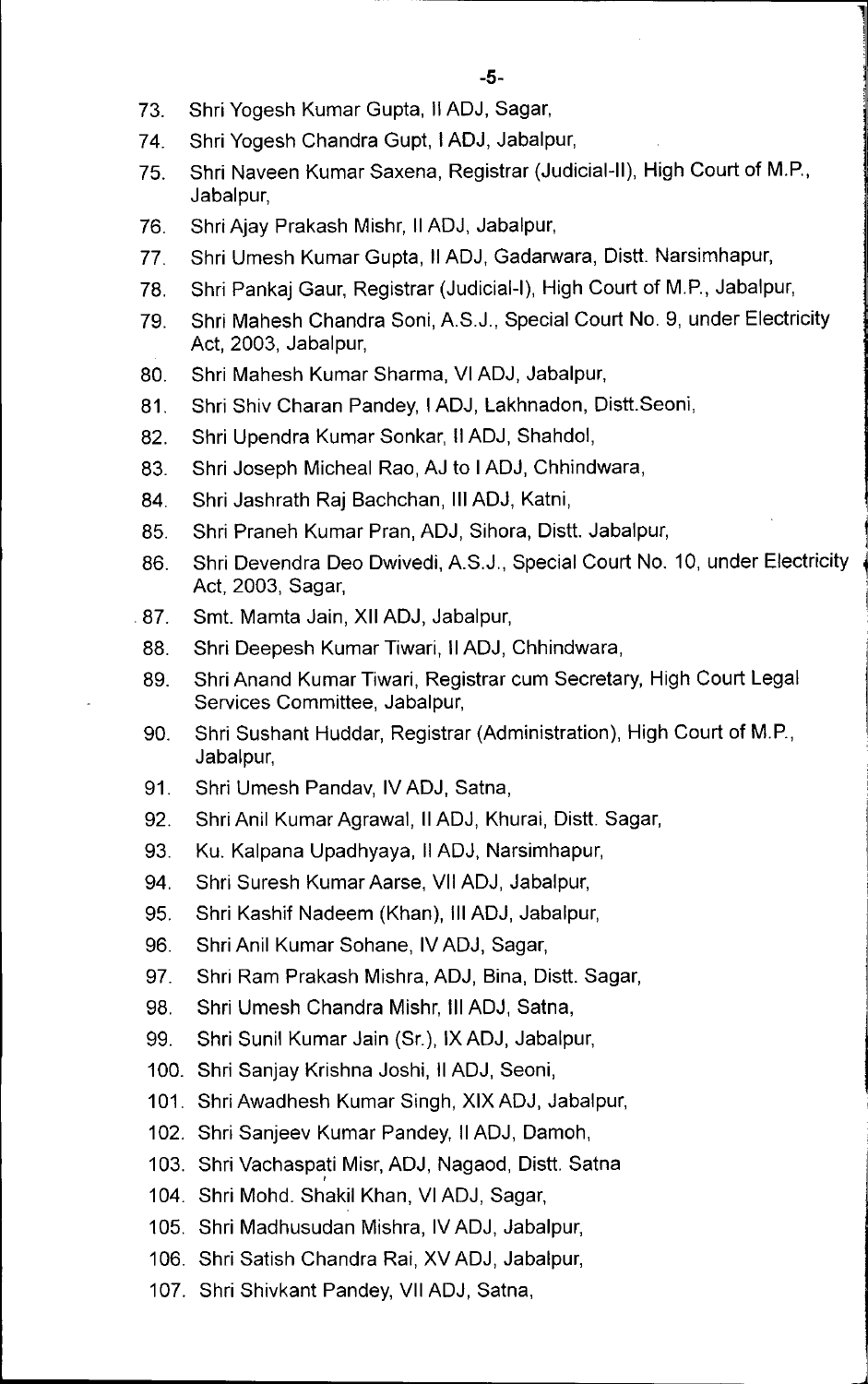- 108. Shri Kisna Atulkar, ADJ, Amarwara, Distt. Chhindwara,
- 109. Shri Prakash Chandra, AJ to ADJ, Damoh,
- 110. Ku. Nirmala Chawda, ADJ, Beohari, Distt. Shahdol,
- 111. Shri Lalaram Meena, I ADJ, Gadarwara, Distt. Narsimhapur,
- 112. Shri Deoraj Gurjarkar, IV ADJ, Chhindwara,
- 113. Smt. Jyoti Vinodiya Verma, VII ADJ, Sagar,
- 114. Shri Chandra Prakash Verma, ADJ, Umaria,
- 115. Smt. Krishna Paraste, II ADJ, Umaria,
- 116. Shri Sheikh Salim, XVIII ADJ, Jabalpur,
- 117. Shri Sunil Kumar Jain (Jr.), III ADJ, Damoh,
- 118. Shri Shamroz Khan, ADJ, Pawai, Distt. Panna,
- 119. Ku. Pratibha Satawne, III ADJ, Gadarwar, Distt. Narsimhapur,
- 120. Shri Chandramohan Upadhyaya, II ADJ, Katni,
- 121. Shri Rajeev K. Pal, A.S.J., Special Court No. 8, under Electricity Act, 2003, Jabalpur,
- 122. Shri Ajay Kumar Singh, III ADJ. Mandla,
- 123. Shri Bhaiyya Lal Verma, Civil Judge, Class-I & AC.J.M., Rehli, Distt. Sagar,
- 124. Shri Arvind Raghuwanshi, I Civil Judge, Class-I & C.J.M., Jabalpur,
- 125. Shri Makhanlal Johd, I Civil Judge, Class-I & C.J.M., Chhindwara,
- 126. Shri Tarun Prakash Stendli, I Civil Judge, Class-I & C.J.M., Umaria,
- 127. Shri Ashutosh Mishra, I Civil Judge, Class-I & C.J.M., Katni,
- 128. Shri Rajendra Kumar Sharma (Sr.), I Civil Judge, Class-I & C.J.M., Sagar,
- 129. Shri Rajdeep Singh Thakur, I Civil Judge, Class-I & C.J.M., Seoni,
- 130. Shri Uday Singh Maravi, Civil Judge, Class-I & A.C.J.M. Jaisingh Nagar, Distt. Shahdol,
- 131. Shri Arun Kumar Pandey (Jr.), C.J.-I, Beohari, Distt. Shahdol,
- 132. Smt. Madhuri Rajlalji, I Civil Judge, Class-I & CJM, Shahdol,
- 133. Shri Ashok Gupta, I Civil Judge, Class-I & C.J.M., Damoh,
- 134. Ku. Sarita Wadhwani, I Civil Judge, Class-I & C.J.M., Narsimhapur,
- 135. Shri Vikas Chandra Mishr, IX Civil Judge, Class-I & A.C.J.M., Jabalpur,
- 136. Shri Sandeep Kumar Shrivastava, I Civil Judge, Class-I & C.J.M., Satna,
- 137. Shri Balram Yadav, I Civil Judge, Class-I & C.J.M., Panna,
- 138. Shri Privendra Kumar Sen, Civil Judge, Class-I & AC.J.M., Sihora, Distt. Jabalpur,
- 139. Shri Jaideep Singh, VI Civil Judge, Class-I & A.C.J.M., Jabalpur,
- 140. Smt. Kavita Deep Khare, VI Civil Judge, Class-I & AC.J.M., Satna,
- 141. Shri Yatindra Kumar Guru, II Civil Judge, Class-I & AC.J.M., Umaria,
- 142. Shri Deepak Sharma, IV Civil Judge, Class-I & A.C.J.M., Sagar,
- 143. Shri Awdhesh Kumar (Gupta), III Civil Judge, Class-I & AC.J.M., Sagar,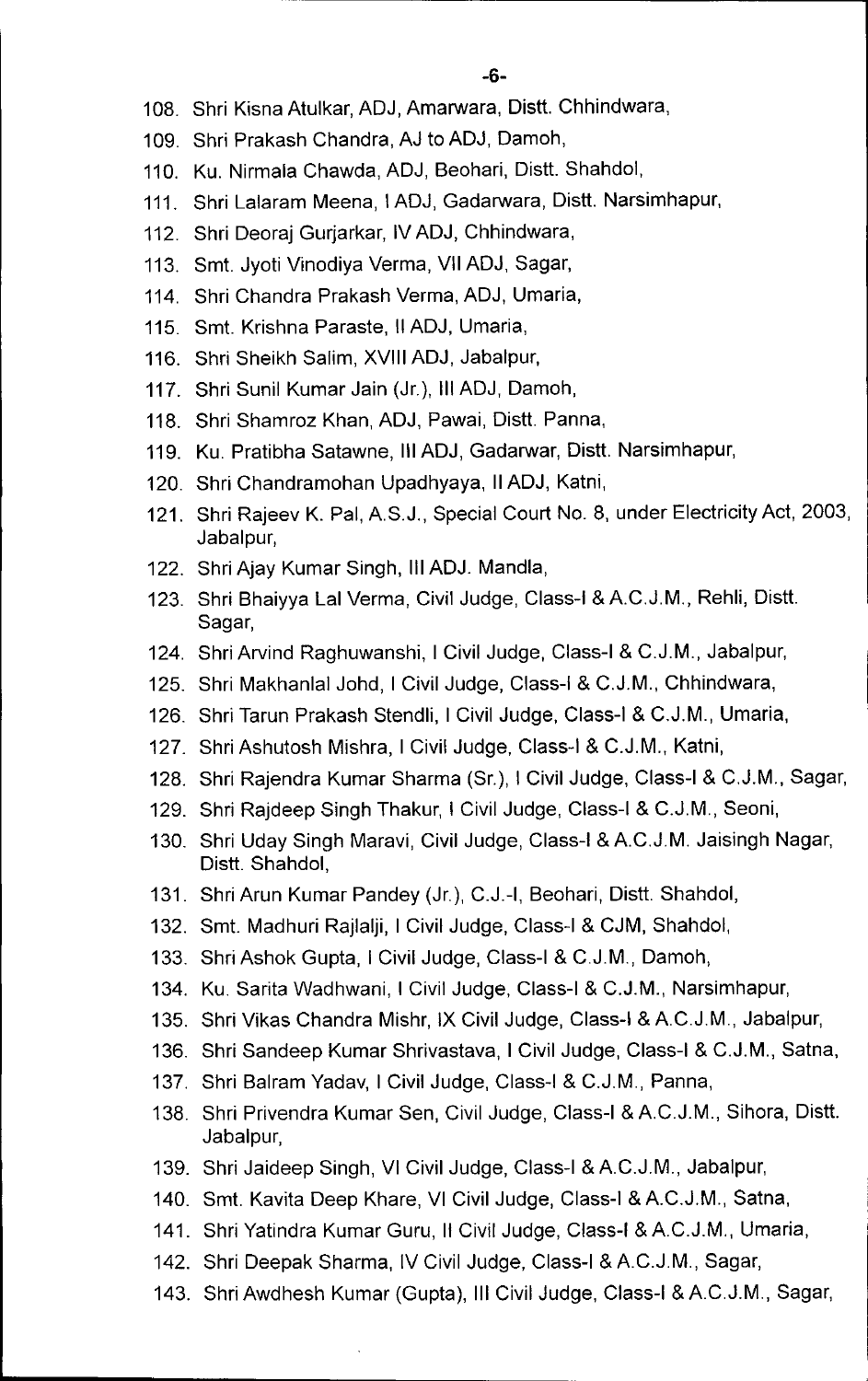- 144. Shri Tnaveer Ahamed Khan, V Civil Judge, Class-I & A.C.J.M., Jabalpur,
- 145. Shri Anurag Dwivedi, Il Civil Judge, Class-I & A.C.J.M., Satna,
- 146. Shri Sanjay Goyal, IV C.J.-I & AC.J.M., Jabalpur,
- 147. Shri Sunil Kumar Mishra, **III** Civil Judge, Class-I &AC.J.M., Katni,
- 148. Shri Sujit Kumar Singh, II Civil Judge, Class-I & A.C.J.M. Jabalpur,
- 149. Shri Rajesh Kumar Devliya, Civil Judge, Class-I & A.C.J.M., Bina, Distt. Sagar,
- 150. Shri Tapesh Kumar Dubey, Civil Judge, Class-I & A.C.J.M., Deori, Distt. Sagar,
- 151. Shri Rakesh Kumar Singh (Jr.), II Civil Judge, Class-I &AC.J.M., Katni,
- 152. Shri Santosh Kumar Gupta, Civil Judge, Class-I & A.C.J.M., Parasiya, Distt. Chhindwara,
- 153. Smt. Nisha Gupta, I A.J. to I Civil Judge, Class-I & A.C.J.M., Shahdol,
- 154. Shri Ashish Shrivastava (Sr.), VI Civil Judge, Class-I, Sagar,
- 155. Smt. Dipika Malviya, **II** Civil Judge, Class-I, Seoni,
- 156. Shri Manish Kumar Shrivastava, XII Civil Judge, Class-I, Jabalpur,
- 157. Shri Prakash Kaser, **II** Civil Judge, Class-I, Chhindwara,
- 158. Shri Adesh Kumar Malviya, **III** Civil Judge, Class-I, Seoni,
- 159. Shri Dharmendra Kumar Singh, **III** C.J.-I, Satna,
- 160. Shri Rupesh Kumar Gupta, II AJ. to I Civil Judge, Class-I, Shahdol,
- 161. Shri Omprakash Rajak, II Civil Judge, Class-I, Damoh,
- 162. Shri Kamlesh Sanodiya, **III** Civil Judge, Class-I,Jabalpur,
- 163. Shri Nishar Ahmad, X Civil Judge, Class-I, Jabalpur,
- 164. Smt. Nisha Vishwakarma, IV Civil Judge, Class-I, Chhindwara,
- 165. Shri Surendra Singh Gurjar, XIII Civil Judge, Class-I, Jabalpur,
- 166. Shri Ram Singh Kanojia, II Civil Judge, Class-I, Shahdol,
- 167. Smt. Priti Singh, Civil Judge, Class~l, Patan, Distt. Jabalpur,
- 168. Shri Dinesh Kumar Sharma, Civil Judge, Class-I, Maihar, Distt. Satna,
- 169. Shri Harprasad Banshkar, II Civil Judge, Class-I, Mandla,
- 170. Shri Dinesh Kumar Khatik, I Civil Judge, Class-I, Banda, Distt. Sagar,
- 171. Smt. Kirti Kashyap, Civil Judge, Class-I, Lakhnadon, Distt. Seoni,
- 172. Smt. Sushila Verma, Civil Judge, Class-I, Hatta, Distt. Damoh,
- 173. Smt. Santoshi Vasnik, Civil Judge, Class-I, Pandurna, Distt. Chhindwara,
- 174. Shri Dayaram Ahirwar, Civil Judge, Class-I, Amarpatan, Distt. Satna,
- 175. Shri Jai Singh Sarate, Civil Judge, Class-I, Junardeo (Jamai), Distt. Chhindwara,
- 176. Shri Arun Kumar Kharadi, Civil Judge, Class-I, Vijayraghogarh, Distt. Katni,
- 177. Shri Ramkumar Daheriya, XI Civil Judge, Class-I, Jabalpur,
- 178. Shri Prawendra Kumar Singh, VIII Civil Judge, Class-I, Jabalpur,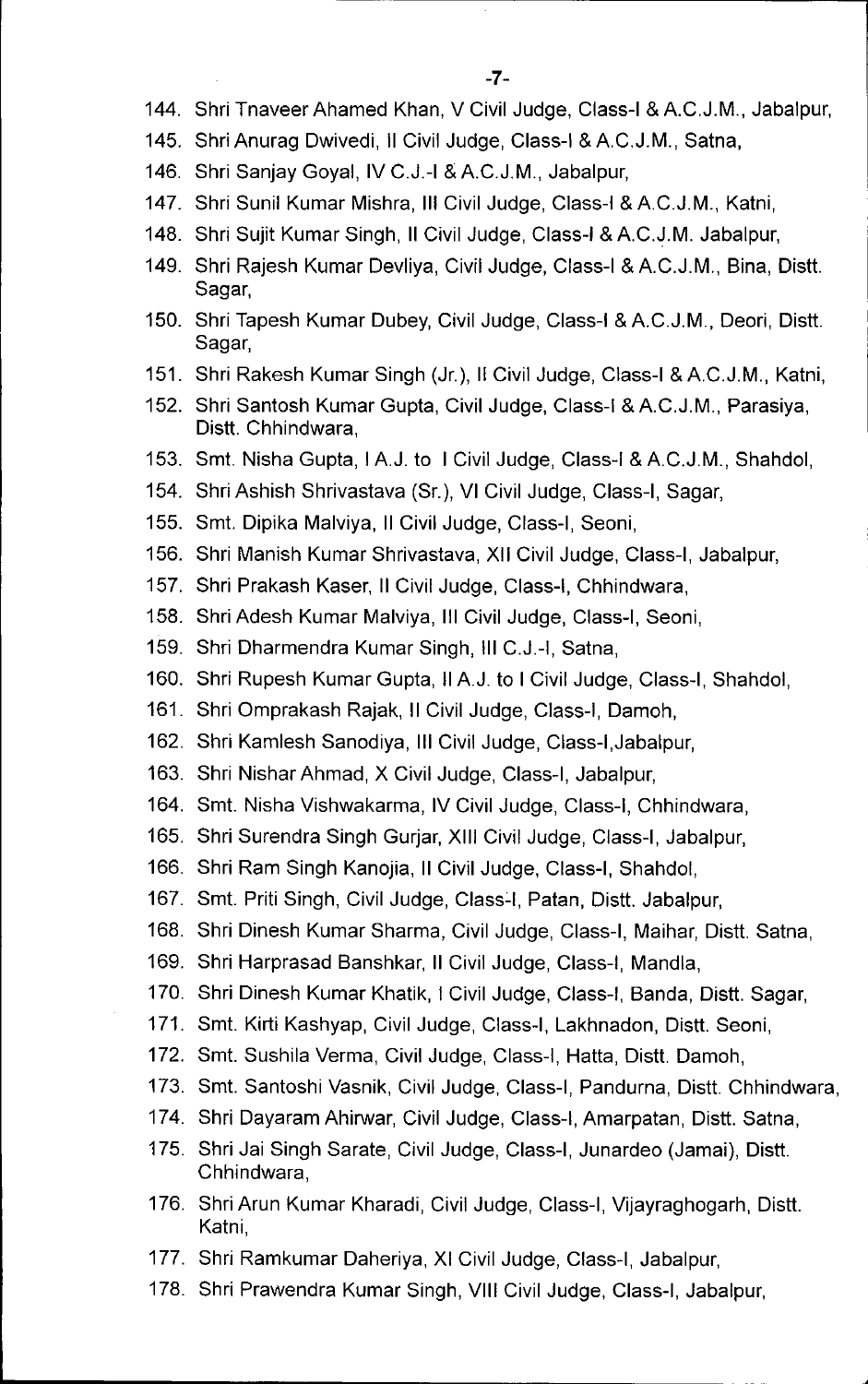- 179. Smt. Neelam Mishra, II Civil Judge, Class-I, Banda, Distt. Sagar,
- 180. Shri Kishore Kumar Mishra, VII Civil Judge, Class-I, Satna,
- 181. Shri Pankaj Yadav, Civil Judge, Class-I, Gadarwara, Distt. Narsimhapur,
- 182. Shri Mohammed Arshad, V Civil Judge, Class-I, Satna,
- 183. Shri Ashutosh Agrawal, AJ to Civil Judge, Class-I, Sihora, Distt. Jabalpur,
- 184. Smt. Siddhi Mishra, II Civil Judge, Class-I, Nagod, Distt. Satna,
- 185. Ku. Sweta Goyal, II Civil Judge, Class-I, Khurai, Distt. Sagar,
- 186. Shri Praveen Patel, V Civil Judge, Class-I, Sagar,
- 187. Shri Ahmed Raza, II AJ to I Civil Judge, Class-I, Damoh,
- 188. Shri Sanjay Kumar Shahee, II Civil Judge, Class-I, Sagar,
- 189. Shri Manish Singh Thakur, XIV Civil Judge, Class-I, Jabalpur,
- 190. Shri Sandeep Kumar Pati!, AJ to Civil Judge, Class-I, Lakhnadon, Distt. Seoni,
- 191. Shri Subodh Kumar Vishwakarma, III AJ to I Civil Judge, Class-I, Shahdol,
- 192. Shri Neeraj Malviya, VII Civil Judge, Class-I, Jabalpur,
- 193. Shri Anil Dandeliya, Civil Judge, Class-I, Sausar, Distt. Chhindwara,
- 194. Shri Anand Kumar Sehlam, XV Civil Judge, Class-I, Jabalpur,
- 195. Ku. Samiksha Singh, II Civil Judge, Class-I, Narsimhapur,
- 196. Ku. Somprabha Thakur, I AJ to I Civil Judge, Class-I, Jabalpur,
- 197. Shri Tej Pratap Singh, AJ to I Civil Judge, Class-I, Panna at Ajaygarh,
- 198. Smt. Kiran Kol, II A.J. to I Civil Judge, Class-I, Jabalpur.

With a direction to participate in the programme to be organize on 16<sup>th</sup> August, 2014 at the Conference Hall of the High Court of Madhya Pradesh, Jabalpur.

- 3. (1) Shri Kailash Chandra Garg, II Additional Principal Judge, Family Court, Jabalpur.
	- (2) Smt. Shashikiran Dubey, I Additional Principal Judge, Family Court, Jabalpur.

With a direction to participate in the programme to be organize on 16<sup>th</sup> August, 2014 at the Conference Hall of the High Court of Madhya Pradesh, Jabalpur.

- 4. District and Sessions Judge, Jabalpurl Katnil Narsinghpurl *Damohl* Mandlal Umairal *Seonil* Pannal *Satnal Sagarl* Chhindwaral Shahdol for information and necessary action.
- 5. Budgetary allocation of Rs. 8,50,000/- has been made to District & Sessions Judge Jabalpur to meet the expenses of programme to be held on 16<sup>th</sup> August, 2014 at Jabalpur.